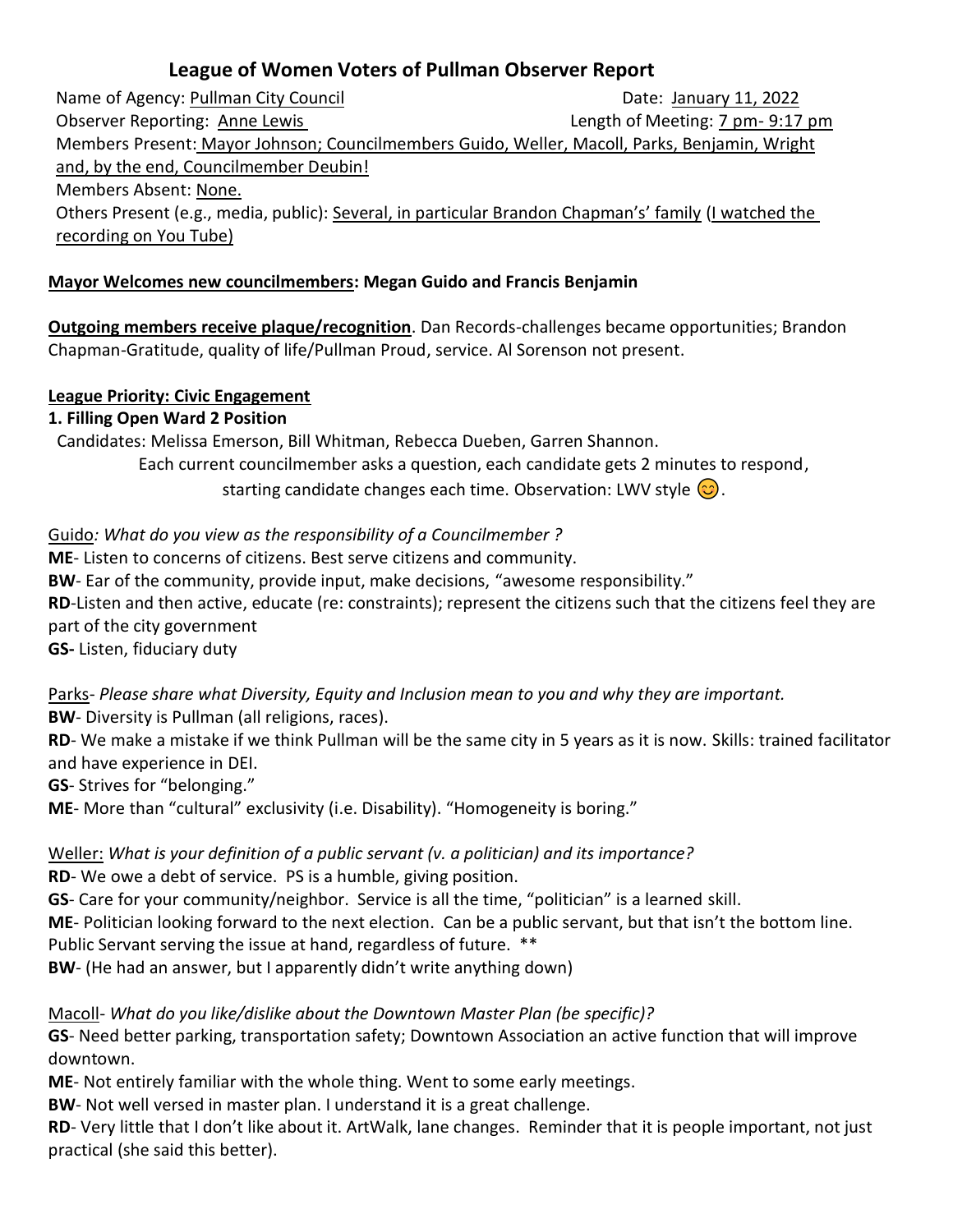Wright- *Tell me about a time when you had to navigate discussion among peers/colleagues and how you reach consensus?*

**ME**- A lot of disagreement is because people aren't listening to each other. Finding common ground- aren't necessarily on opposing sides. Find agreement and expand on that.

**BW**- Conflict resolution. Be an active listener, input from all, identify problem.

**RD**- Conflict not necessarily a bad thing, can be an opportunity. Combine both needs (ie. Rigor and diversity/inclusion).

**GS**- Listen, empathy

## Benjamin- *3 Most Pressing Concerns for the City and your approach to them?*

**BW**- Work on mobility/transportation flow in city, sidewalks need work, encourage new/different businesses **RD**- Carrying out the Master Plan, Communications Director to work with groups within the city, housing. **GS**- Agrees with RD. Additionally mentions northern bypass, airport terminal **ME**- Traffic (not complaining on time level, rather congestion, little tweaks for traffic), revitalize Pullman

### **Now to one-minute responses:**

# Guido- *Why do you want this position?*

**RD-** Without Dan will be an absence in DEI- RD wants to fill that, Pullman needs that.

**GS**- Ran against Dan previously. Some things he wants to get done: Skills Center, Gladish

**ME**- Needed someone to be in this position. "Threw my name in."

**BW**-Lived and worked in Pullman all but a few years of my life. Like to contribute back.

# Parks- *What have you done recently to prepare for the role of councilmember?*

**GS**- Pullman 2040, on Planning Commission?, Teacher during COVID

**ME-** Nothing "specifically." Work all day with people in the community.

**BW**- "Not done anything specific for this position," but experience in groups, multi-volunteer.

**RD-** Upped participation in town- Parks & Rec Position, Library?, reviewed Master Plan, listened to Council Reports of past year

# Weller- *What is the best and worst thing about Pullman?*

**ME**- Best: Safe, community, not isolated or stifled by size; Dislike: People come and go quickly. **BW**-Best: Opportunities for rec, education, sports; Dislike: Weather & Covid **RD**- Best: Inclusion, feel at home; Dislike: Not everyone feels completely included as I do **GS-** Best *&* Worst: Per 2040 survey "Game Day." Similar concept- small town, but need business.

# Macoll- Pass

Wright**-** *Describe for me how you address conflict between parties (i.e. Council, public, staff) and what you see as their roles.*

**BW**- Be sure you are clear on problem/issue; resolve/work through in comfortable, appropriate setting.

**RD**- Listening, consensus on general idea. Council can educate. Lots of work outside of meeting.

**GS**- Cut through emotion.

**ME**- Get people to talk and communicate. Practical: Codes, rules, hierarchy.

# Benjamin- *If you are elected, what are you going to give up to spend time on council?*

**RD-** From Thur-Tue, setting aside time to review, understand. Less writing time.

**GS**- You tube. He is ready to do what it takes (study, research).

**ME**- Free in the evenings. Has time available, hopes not to give up anything.

**BW**- Sanity. Will give up position as President of Colton Booster Club. New challenge. Flexible with time.